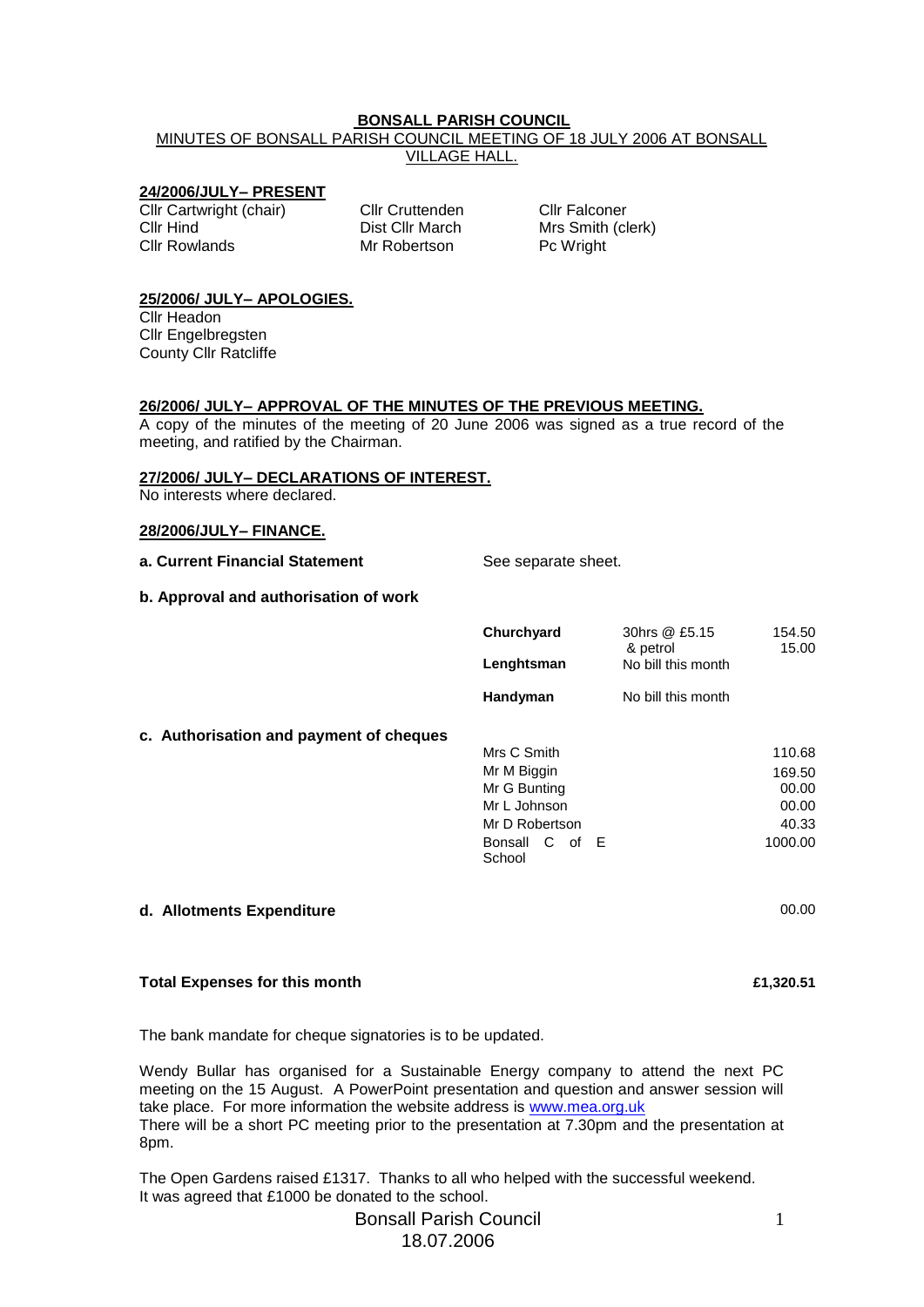It was agreed that £150 be donated to the Pensioners Fund. It was agreed that £30 would go towards spring bulbs from Wirksworth Rotary.

### **29/2006/ JULY- REPORTS BACK FROM REPRESENTATIVES.**

**County Councillor Ratcliffe representative for Derbyshire County Council**

No report this month.

#### **District Councillor March representative for Derbyshire Dales District Council**

The dates for the Saturday morning amenity lorry are to be clarified with Mutterings, to prevent any confusion in the future.

## **P.C. Wright representative for Derbyshire Constabulary**

Bonsall is a relatively crime free area at the present time.

A police presence will be available from the carnival on Saturday.

A dispersal order has been granted to Wirksworth, which enables Police to move more than two people on in any public place.

There appears to be a slight u-turn on the Police merger. The complete picture is still not clear, but there will still be funding issues and cut backs.

The new Police Community Support Officers – PCSO, is to be introduced in the near future. This team will consist of a beat manager and several Special Constables. There function is as a presence in the community. They do not have any powers to arrest anyone. In time they may be given powers.

PC Wright will follow up trying to get the mobile unit up to the village in the evenings, rather than in the mid afternoon.

Cllr Cartwright is to interview PC Wright for an article in Mutterings.

#### **Cllr Cruttenden reported.**

Work is still continuing at Ball Eye Quarry and residents are urged to complain to Derbyshire County Council and Derbyshire Dales District Council.

#### **Cllr Rowlands reported.**

Complaints have been made about the condition of Slaley Lane because of the overhanging trees. The road needs clearing. Highways are to be written to regarding this problem.

There is an over hanging tree coming from Slaley Hall grounds which is touching the electricity wires over the road, causing sparking. This is becoming a serious safety issue. The electricity company will be contacted.

### **Cllr Cartwright reported.**

At the recent Forum meeting Community Transport was discussed. A report is to be sent to Cllr Cartwright about the uses of the Community Transport.

DDDC have "Big Brother Diary" aimed at the young people of the area. This is proving popular and Cllr Cartwright will consult the organiser to see if the unit could come into the village.

#### **30/2006/JULY/CASUAL VACANCY**

Mrs Denise Pountain has shown an interest in the vacancy. The closing date for candidates is Friday 21 July. If no other person comes forward then Mrs Pountain will be co-opted on to the Parish Council. The Clerk will complete all the necessary paperwork.

PC Wright left the meeting at 8.20pm.

## **31/2006/JULY–CORRESPONDENCE**

See separate sheet.

A complaint about the siting of the flowers at the Fountain has been raised by a resident, who feels it would be more suited as a rounder planter than square. Possible re-positioning of the planter may take place..

An issue has been raised about people parking vehicles on the lorry park, other than lorries. Clarification about the lease and who can park there is to be investigated.

> Bonsall Parish Council 18.07.2006